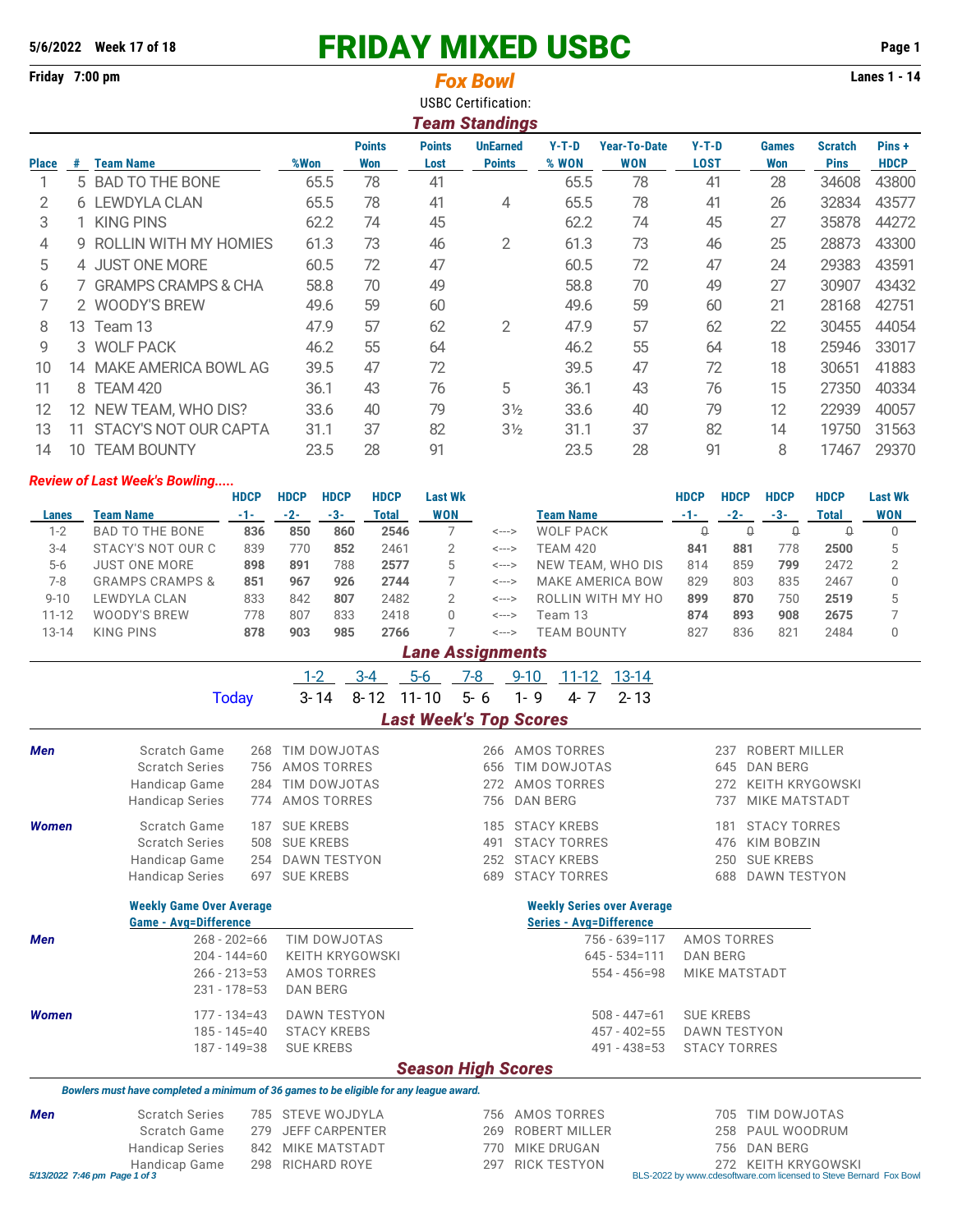| <b>Women</b>         |                                                                                                                     | <b>Scratch Series</b><br>Scratch Game<br><b>Handicap Series</b><br>Handicap Game                                                                 | 203<br>722<br>269 | 512 SUE KREBS<br>LEE ANN DOWJOTAS<br><b>CATHY KRYGOWSKI</b><br>LINDA WOODRUM |                 |             | 197<br>703<br>260   |          | 506 STACY TORRES<br><b>STEPHANIE ROYE</b><br>NICOLE STROUD<br>STEPHANIE WOJDYLA | DAWN TESTYON<br>486<br>190<br><b>MARY KREBS</b><br>700<br><b>LAUREN SANTELLI</b><br><b>JENA LAUFENBERG</b><br>251 |                                                               |                |                |              |                             |
|----------------------|---------------------------------------------------------------------------------------------------------------------|--------------------------------------------------------------------------------------------------------------------------------------------------|-------------------|------------------------------------------------------------------------------|-----------------|-------------|---------------------|----------|---------------------------------------------------------------------------------|-------------------------------------------------------------------------------------------------------------------|---------------------------------------------------------------|----------------|----------------|--------------|-----------------------------|
|                      |                                                                                                                     | <b>Season Game Over Average</b>                                                                                                                  |                   |                                                                              |                 |             |                     |          | <b>Season Series over Average</b>                                               |                                                                                                                   |                                                               |                |                |              |                             |
| Men                  |                                                                                                                     | <b>Game - Avg=Difference</b><br>$258 - 172 = 86$<br>PAUL WOODRUM<br>$227 - 141 = 86$<br>RICHARD ROYE<br>$222 - 137 = 85$<br><b>MIKE MATSTADT</b> |                   |                                                                              |                 |             |                     |          | <b>Series - Avg=Difference</b>                                                  | $620 - 411 = 209$<br>$715 - 573 = 142$<br>$785 - 651 = 134$                                                       | <b>MIKE MATSTADT</b><br>ROBERT MILLER<br><b>STEVE WOJDYLA</b> |                |                |              |                             |
| <b>Women</b>         | 198 - 119=79<br><b>CATHY KRYGOWSKI</b><br>$203 - 140 = 63$<br>LEE ANN DOWJOTAS<br>$197 - 140 = 57$<br>LINDA WOODRUM |                                                                                                                                                  |                   |                                                                              |                 |             |                     |          | $452 - 357 = 95$<br>$486 - 405 = 81$<br>506 - 429=77                            | <b>CATHY KRYGOWSKI</b><br><b>DAWN TESTYON</b><br><b>STACY TORRES</b>                                              |                                                               |                |                |              |                             |
|                      |                                                                                                                     |                                                                                                                                                  |                   |                                                                              |                 |             | <b>Team Rosters</b> |          |                                                                                 |                                                                                                                   |                                                               |                |                |              |                             |
| ID#                  | <b>Bowling</b><br><b>Hand</b>                                                                                       | <b>Name</b>                                                                                                                                      |                   |                                                                              | <b>Avg HDCP</b> |             | <b>Pins Gms</b>     |          | <b>To Raise</b><br>$Avg +1$                                                     | <b>To Drop</b><br>$Avg -1$                                                                                        | -1-                                                           | $-2-$          | $-3-$          | <b>Total</b> | <b>HDCP</b><br><b>Total</b> |
| 1 - KING PINS        |                                                                                                                     |                                                                                                                                                  |                   |                                                                              |                 |             |                     |          |                                                                                 |                                                                                                                   |                                                               |                |                |              |                             |
| 1                    |                                                                                                                     | <b>TIM DOWJOTAS</b>                                                                                                                              |                   |                                                                              | 203             | 15          | 9768                | 48       | 636                                                                             | 584                                                                                                               | 185                                                           | 203            | 268            | 656          | 704                         |
| $\overline{2}$       |                                                                                                                     | <b>STACY TORRES</b>                                                                                                                              |                   |                                                                              | 147             | 65          | 7501                | 51       | 491                                                                             | 436                                                                                                               | 144                                                           | 166            | 181            | 491          | 689                         |
| 3<br>4               |                                                                                                                     | LEE ANN DOWJOTAS<br><b>AMOS TORRES</b>                                                                                                           |                   |                                                                              | 139<br>215      | 72<br>4     | 6673<br>10346       | 48       | 467<br>670                                                                      | 415<br>618                                                                                                        | 131<br>258                                                    | 142<br>232     | 110<br>266     | 383<br>756   | 599<br>774                  |
|                      | <b>2 - WOODY'S BREW</b>                                                                                             |                                                                                                                                                  |                   |                                                                              |                 |             |                     | 48       |                                                                                 |                                                                                                                   |                                                               |                |                |              |                             |
| 5                    |                                                                                                                     | LINDA WOODRUM                                                                                                                                    |                   |                                                                              | 140             | 72          | 6751                | 48       | 440                                                                             | 388                                                                                                               | 120                                                           | 118            | 118            | 356          | 566                         |
| 6                    |                                                                                                                     | <b>DAWN FITZPATRICK</b>                                                                                                                          |                   |                                                                              | 100             | 108         | 3323                | 33       | 313                                                                             | 276                                                                                                               | a90                                                           | a90            | a90            | 270          | 594                         |
| 7                    |                                                                                                                     | <b>MIKE FITZPATRICK</b>                                                                                                                          |                   |                                                                              | 131             | 80          | 4997                | 38       | 415                                                                             | 373                                                                                                               | 124                                                           | 121            | 137            | 382          | 622                         |
| 8                    |                                                                                                                     | PAUL WOODRUM                                                                                                                                     |                   |                                                                              | 168             | 46          | 6574                | 39       | 524                                                                             | 481                                                                                                               | 140                                                           | 174            | 184            | 498          | 636                         |
| 57                   |                                                                                                                     | MIKE WOODRUM                                                                                                                                     |                   |                                                                              | 189             | 27          | 3406                | 18       | 584                                                                             | 562                                                                                                               |                                                               |                |                | 0            | $\mathbf 0$                 |
| <b>3 - WOLF PACK</b> |                                                                                                                     |                                                                                                                                                  |                   |                                                                              |                 |             |                     |          |                                                                                 |                                                                                                                   |                                                               |                |                |              |                             |
| 9                    |                                                                                                                     | <b>SHARON CHLEBEK</b>                                                                                                                            |                   |                                                                              | 149             | 63          | 3149                | 21       | 451                                                                             | 426                                                                                                               | a139                                                          |                | a139 a139      | 417          | 606                         |
| 10                   |                                                                                                                     | <b>LISA DRUGAN</b>                                                                                                                               |                   |                                                                              | 130             | 81          | 3516                | 27       | 414                                                                             | 383                                                                                                               | a120                                                          |                | a120 a120      | 360          | 603                         |
| 11                   |                                                                                                                     | <b>MIKE DRUGAN</b>                                                                                                                               |                   |                                                                              | 180             | 36          | 6506                | 36       | 553                                                                             | 513                                                                                                               | a170                                                          |                | a170 a170      | 510          | 618                         |
| 12                   | <b>4 - JUST ONE MORE</b>                                                                                            | <b>JEFF CARPENTER</b>                                                                                                                            |                   |                                                                              | 212             | 7           | 8272                | 39       | 674                                                                             | 631                                                                                                               |                                                               | a202 a202 a202 |                | 606          | 627                         |
| 13                   |                                                                                                                     | <b>KELLY BERG</b>                                                                                                                                |                   |                                                                              | 136             | 75          | 4905                | 36       | 438                                                                             | 398                                                                                                               | 164                                                           | 138            | 142            | 444          | 672                         |
| 14                   |                                                                                                                     | <b>JOHN BERG</b>                                                                                                                                 |                   |                                                                              | 139             | 72          | 5571                | 40       | 449                                                                             | 405                                                                                                               | 101                                                           | 161            | 122            | 384          | 600                         |
| 15                   |                                                                                                                     | <b>DAWN TESTYON</b>                                                                                                                              |                   |                                                                              | 135             | 76          | 6934                | 51       | 410                                                                             | 355                                                                                                               | 177                                                           | 164            | 116            | 457          | 688                         |
| 16                   |                                                                                                                     | <b>RICK TESTYON</b>                                                                                                                              |                   |                                                                              | 169             | 45          | 8114                | 48       | 556                                                                             | 504                                                                                                               | 186                                                           | 158            | 138            | 482          | 617                         |
|                      | <b>5 - BAD TO THE BONE</b>                                                                                          |                                                                                                                                                  |                   |                                                                              |                 |             |                     |          |                                                                                 |                                                                                                                   |                                                               |                |                |              |                             |
| 58                   |                                                                                                                     | <b>DAVE NORTON</b>                                                                                                                               |                   |                                                                              | 160             | 54          | 2893                | 18       | 488                                                                             | 466                                                                                                               |                                                               |                | a150 a150 a150 | 450          | 612                         |
| 18                   |                                                                                                                     | <b>MATT EKEDAHL</b>                                                                                                                              |                   |                                                                              | 158             | 55          | 8108                | 51       | 478                                                                             | 423                                                                                                               | 198                                                           | 161            | 155            | 514          | 679                         |
| 19                   |                                                                                                                     | <b>KIM BOBZIN</b>                                                                                                                                |                   |                                                                              | 186             | 30          | 6144                | 33       | 588                                                                             | 551                                                                                                               | 168                                                           | 148            | 160            | 476          | 560                         |
| 20                   |                                                                                                                     | <b>ROBERT MILLER</b>                                                                                                                             |                   |                                                                              | 197             | 20          | 8300                | 42       | 610                                                                             | 564                                                                                                               | 162                                                           | 233            | 237            | 632          | 695                         |
|                      | <b>6 - LEWDYLA CLAN</b>                                                                                             |                                                                                                                                                  |                   |                                                                              |                 |             |                     |          |                                                                                 |                                                                                                                   |                                                               |                |                |              |                             |
| 21<br>22             |                                                                                                                     | STEPHANIE WOJDYLA<br><b>FARRAH LEWIS</b>                                                                                                         |                   |                                                                              | 106<br>111      | 102<br>98   | 4806<br>3352        | 45<br>30 | 330<br>344                                                                      | 281<br>310                                                                                                        | 102<br>122                                                    | 112<br>142     | 88<br>90       | 302<br>354   | 605<br>648                  |
| 23                   |                                                                                                                     | <b>CARLOS LEWIS</b>                                                                                                                              |                   |                                                                              | 177             | 38          | 6397                | 36       | 545                                                                             | 505                                                                                                               | 148                                                           | 184            | 167            | 499          | 610                         |
| 24                   |                                                                                                                     | <b>STEVE WOJDYLA</b>                                                                                                                             |                   |                                                                              | 219             | $\mathbf 0$ | 10523               | 48       | 697                                                                             | 645                                                                                                               | 225                                                           | 168            | 226            | 619          | 619                         |
| 61                   |                                                                                                                     | <b>BRYAN EYRICH</b>                                                                                                                              |                   |                                                                              | 195             | 22          | 3514                | 18       | 602                                                                             | 580                                                                                                               |                                                               |                |                | 0            | 0                           |
| 62                   |                                                                                                                     | <b>DAVE THOMAS</b>                                                                                                                               |                   |                                                                              | 196             | 21          | 2352                | 12       | 603                                                                             | 587                                                                                                               |                                                               |                |                | 0            | $\mathbf 0$                 |
|                      |                                                                                                                     | <b>7 - GRAMPS CRAMPS &amp; CHAMPS</b>                                                                                                            |                   |                                                                              |                 |             |                     |          |                                                                                 |                                                                                                                   |                                                               |                |                |              |                             |
| 25                   |                                                                                                                     | <b>SUE KREBS</b>                                                                                                                                 |                   |                                                                              | 151             | 62          | 7249                | 48       | 503                                                                             | 451                                                                                                               | 155                                                           | 166            | 187            | 508          | 697                         |
| 26                   |                                                                                                                     | <b>MARY KREBS</b>                                                                                                                                |                   |                                                                              | 138             | 73          | 5821                | 42       | 434                                                                             | 388                                                                                                               | 113                                                           | 157            | 114            | 384          | 600                         |
| 27                   |                                                                                                                     | <b>JOHN KREBS</b>                                                                                                                                |                   |                                                                              | 139             | 72          | 6712                | 48       | 428                                                                             | 376                                                                                                               | 146                                                           | 177            | 149            | 472          | 691                         |
| 28                   |                                                                                                                     | <b>DAN BERG</b>                                                                                                                                  |                   |                                                                              | 181             | 35          | 6896                | 38       | 566                                                                             | 524                                                                                                               | 192                                                           | 222            | 231            | 645          | 756                         |